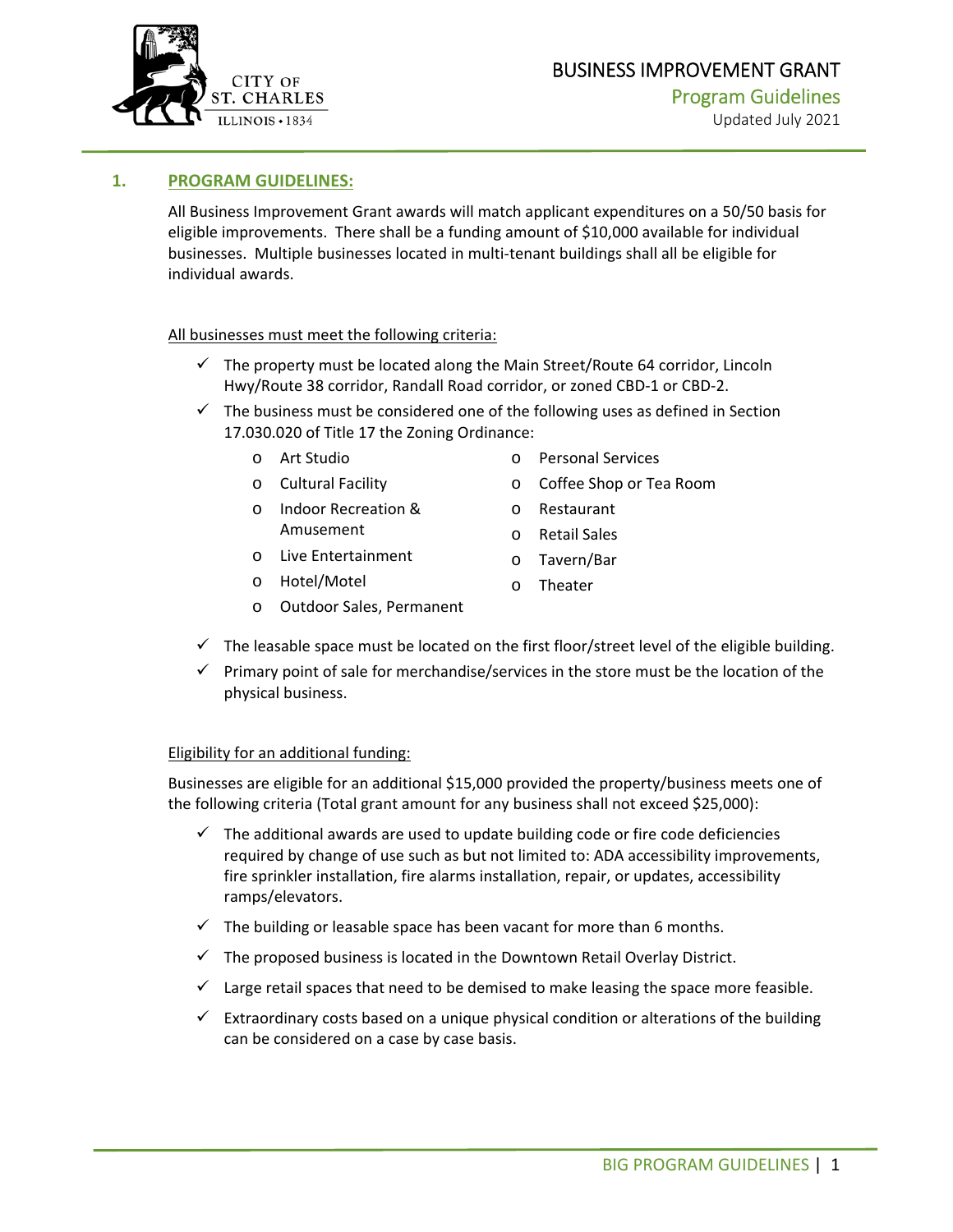

#### **2. APPROVAL OF A BUSINESS IMPROVEMENT GRANT AWARD PROCEDURE:**

The Community & Economic Development Department shall accept and process all applications for Business Improvement Grants.

- All applicants must request a BASE (Building Assessment & Safety Evaluation) visit by the Building & Code Enforcement Division and Fire Department to determine any necessary code upgrades required due to change in use or life safety issues.
- Awards of **\$10,000** or less are approved administratively by Director of Community & Economic Development Department or designee.
- Awards in **excess of \$10,000 up to \$25,000** are required to receive City Council approval.

#### **3. ELIGIBLE IMPROVEMENTS**

The following improvements shall be considered eligible to receive the Business Improvement Grant award:

- Accessibility improvements for handicapped persons.
- Creation of new exterior doors for access into new leasable commercial spaces.
- Demising walls for the purposes of creating individual leasable commercial spaces.
- **•** Energy conservation improvements.
- Electrical work, including service upgrades.
- Fire alarm systems.
- Fire sprinkler system installation or upgrade, including any needed water service improvements.
- Heating, ventilation and air conditioning.
- Lighting.
- Plumbing.
- Restoration of historic interior architectural features, including ceilings, light fixtures, floors and architectural detailing.
- Structural additions for the purpose of expanding usable business space<sup>\*</sup>
- Utility service upgrades, including water and sewer.
- Improvements not specifically listed as eligible or ineligible are subject to review on a case by case basis.
- Façade improvements‐ for businesses within the Façade Improvement Program Area (only if the Façade Improvement Program has committed all budgeted funding for the current fiscal year).
- Façade improvements‐ for eligible businesses outside Façade Improvement Program Area\*\*

*\* No more than \$10,000 of BIG funds may go towards structural additions in any given fiscal year.*

*\*\* Façade improvements are limited to the following 1) Permanent exterior building upgrades or enhancements that will improve the character of a building 2) Improvement, replacement or installation of storefront systems, doors, windows and trim materials. Proposed façade improvements should, to the extent possible, follow the design guidelines and standards described in Section 17.06 of the Zoning Code.*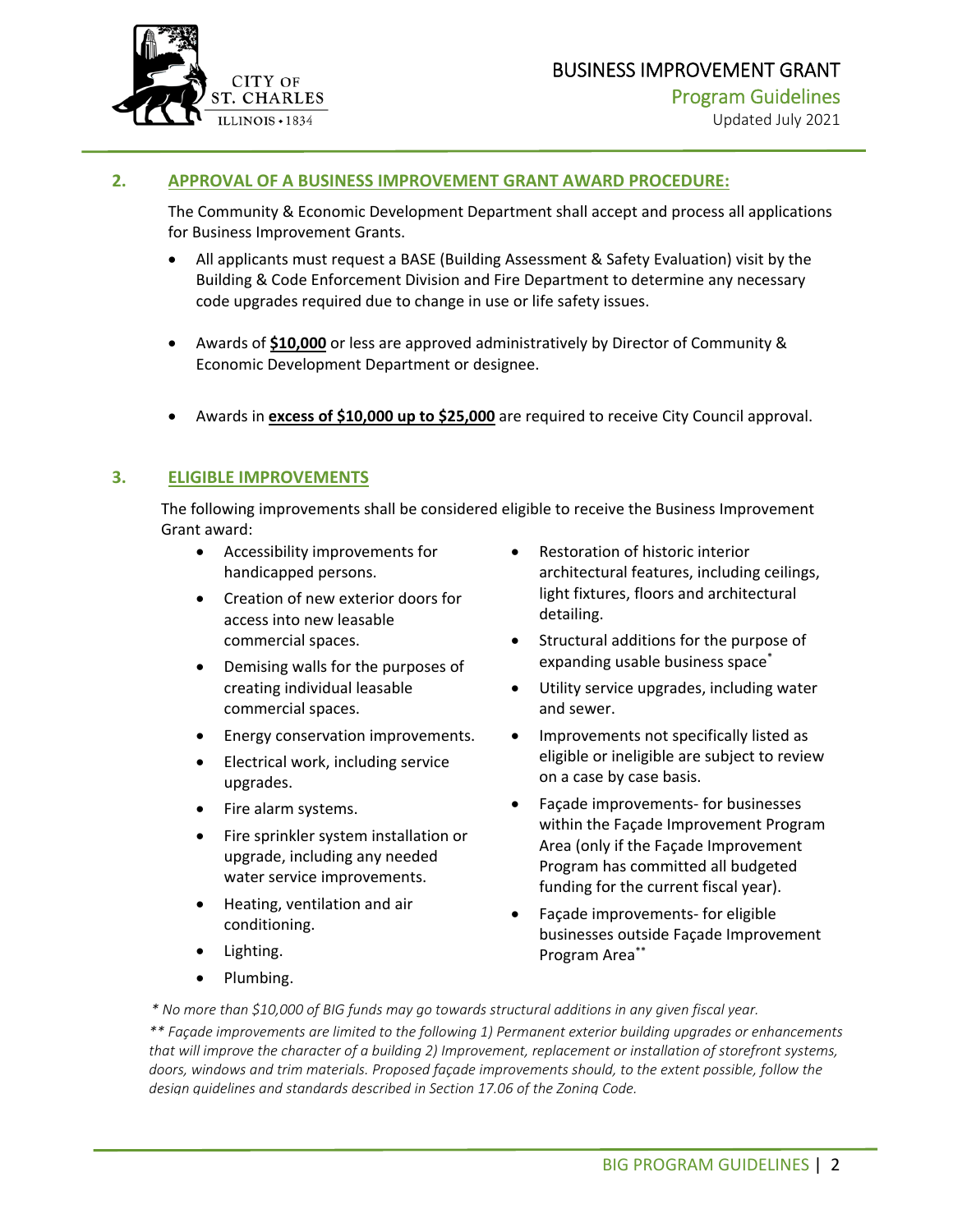

## BUSINESS IMPROVEMENT GRANT Program Guidelines

#### **4. INELIGIBLE IMPROVEMENTS**

The following items are **NOT** eligible for awards under the Business Improvement Grant:

- Acquisition of land or buildings.
- Product inventory.
- Interior signage.
- Lighting fixtures.
- Hard surface materials for non-retail exterior space (parking lots, sidewalks, etc.).
- Display window enhancements (hanging grid system, lighting, display shelf, etc.).
- Media marketing and advertising.
- Ongoing business expenses such as rent, payroll, consulting work, moving expenses, etc.
- Day-to-day operational costs (e.g. utilities, taxes, maintenance, refuse).
- Exterminator services.
- Landscaping
- Paint, tile, or other design elements.
- Furniture, cabinetry, carpets, office equipment, or similar interior finishes.
- Building permit fees and related costs.
- Sweat equity.
- Signs

#### **5. COMMENCEMENT OF WORK:**

Only after the Business Improvement Grant is approved by the City, can work commence. DO NOT START BEFORE ‐‐ YOU WILL NOT BE REIMBURSED FOR WORK DONE PRIOR TO CITY APPROVAL OF THE BUSINESS IMPROVEMENT GRANT AGREEMENT.

#### **6. COMPLETION OF WORK:**

All improvements must be completed within 270 calendar days of Business Improvement Grant Agreement approval, unless otherwise authorized by City staff for a maximum of a one (270) day extension. If the work is not complete by the end of the extension the City's remaining obligation to reimburse the owner or tenant for the project terminates.

#### **7. REIMBURSEMENT PAYMENTS:**

Upon completion of the work, the owner or tenant must submit copies of all design invoices, contractor's statements, other invoices, proof of payment and notarized final lien waivers to the Director of Community & Economic Development, as evidence that the owner or tenant has paid the architect and contractor(s). You should use the attached forms for the contractor's statement and final lien waivers. Payment will be authorized upon completion of all work items as originally approved and receipt of all of the required documents.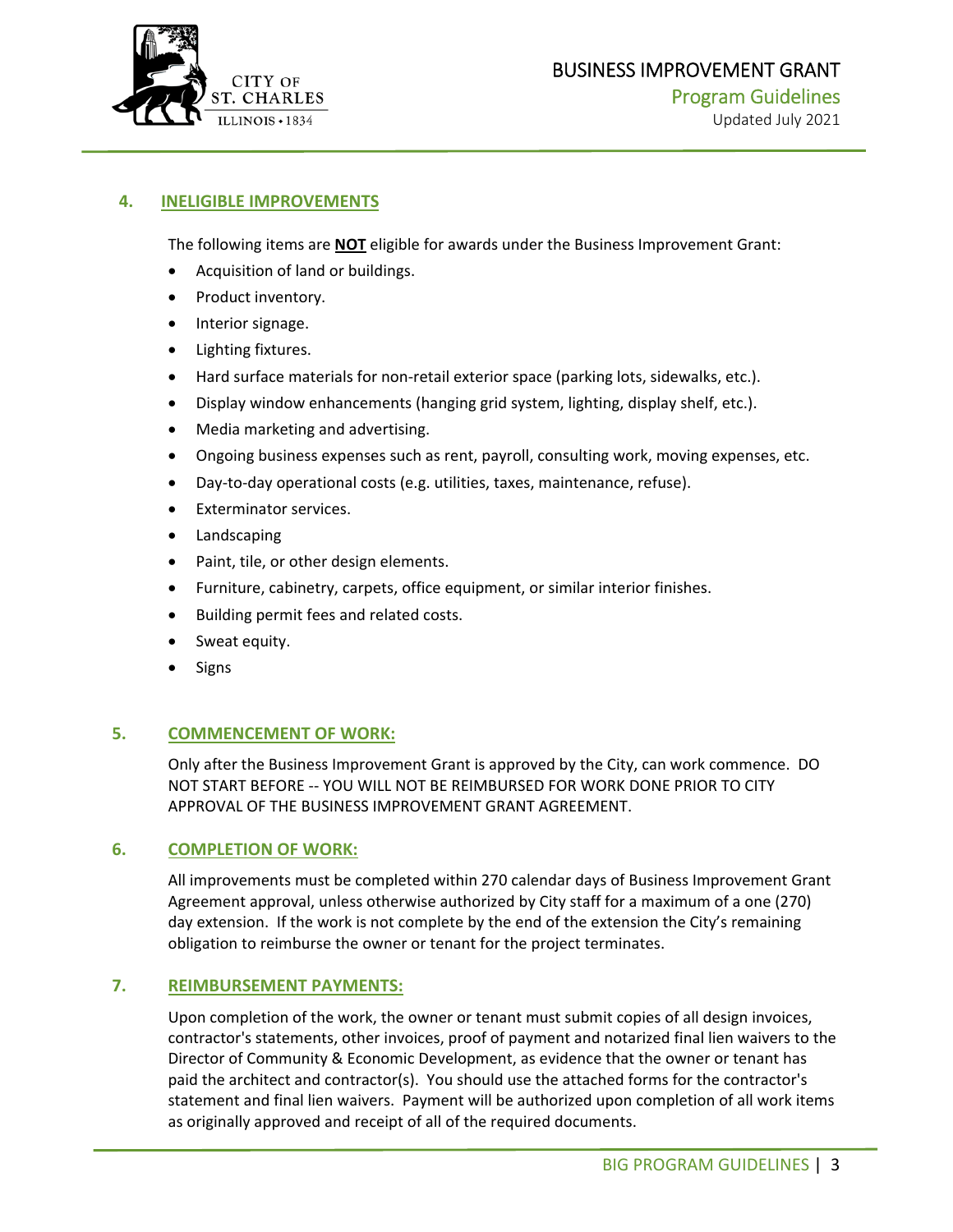

The Applicant will only be reimbursed for the amount of the award once all approved work has been completed and a Certificate of Occupancy is issued by the Building & Code Enforcement Division.

The Director of Community & Economic Development may authorize reimbursement to be made in two payments, if all of the following conditions are present: 1) The first partial payment may be made upon completion of work representing at least forty percent (40%) of the amount specified in the Business Improvement Grant Agreement; 2) The architect's invoices, contractor's statements, invoices, notarized final lien waivers and proof of payment for the completed work have been submitted; 3) The remaining work is expected to be delayed for thirty days or more following completion of the initial work due to weather, availability of materials, or other circumstances beyond the control of the owner or tenant.

In the case that the award covers multiple leasable spaces in one building, partial award funding can be disbursed as each individual leasable space is issued a Certificate of Occupancy. The amount of the partial disbursement shall be based on the proportion of square footage.

All Improvements shall be installed in accordance with the approved plan. Minor revisions as may be approved by a representative of the City Staff due to field conditions not known at the time of design, and similar circumstances beyond the Applicant's control. THIS IS A REIMBURSEMENT PROGRAM ‐‐ YOU MUST PAY YOUR ARCHITECT, CONTRACTORS AND SUPPLIERS BEFORE YOU RECEIVE PAYMENT FROM THE CITY.

Reimbursement awards are subject to Federal and State taxes, and are reported to the Internal Revenue Service on Form 1099. You are required to provide your taxpayer ID number or social security number as part of the Business Improvement Grant Agreement. Property owners and tenants should consult their tax advisor for tax liability information.

#### **8. MAINTENANCE PERIOD:**

 The property owner and tenant shall be responsible for maintaining the improvements without alteration for five (5) years. A restrictive covenant limiting alterations may be required by the City Council at the time of approval of the Business Improvement Grant Agreement. A waiver from this requirement may be awarded by the City Council following a recommendation the by Director of Community & Economic Development, upon submittal of evidence of hardship or unusual circumstances.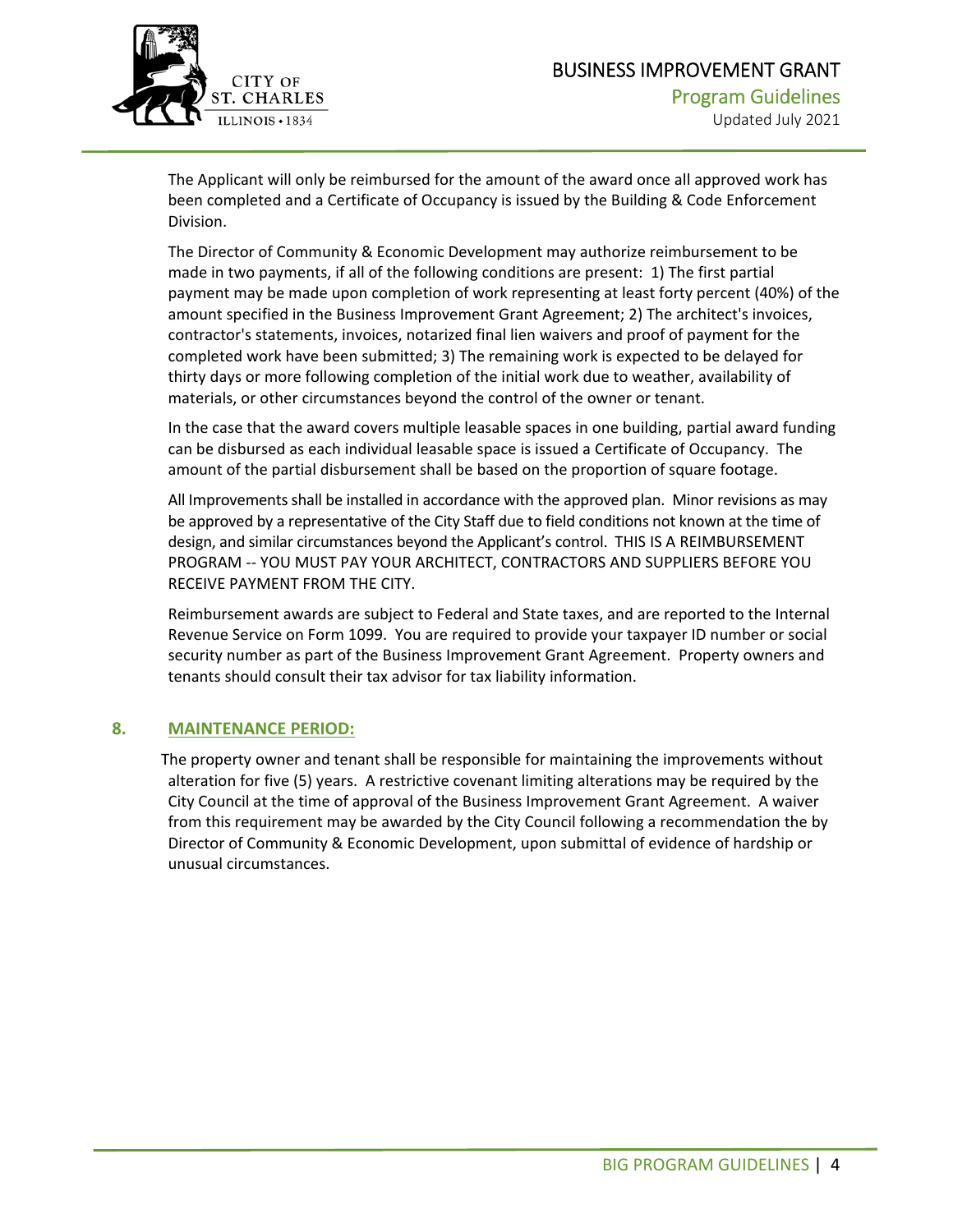

#### **INSTRUCTIONS AND FORMS FOR THE BUSINESS IMPROVEMENT GRANT**

This packet contains information and documents needed to apply for an award from the City of St. Charles Business Improvement Grant. Please read all documentation and forms carefully. Should you have any questions, please call the Community & Economic Development Department at (630) 377-4443.

#### **STEP BY STEP PROCESS**

#### **1. APPLY FOR A BUSINESS IMPROVEMENT GRANT:**

- A. Review the Program Description (Attachment A) to determine if the improvements you are considering are eligible for a reimbursement award.
- B. You will need to work with a design professional to prepare a construction plan showing the design of your improvements. The plans will be reviewed by the Community & Economic Development Department and Fire Department staff to ensure compliance with the requirements of the program and all applicable codes.
- C. Call the Building & Code Enforcement Division at (630) 377-4406 to schedule a Building Assessment and Safety Evaluation (BASE) Review.
- D. Submit this application with any required building permit applications and your plans **with a \$25 application fee** to the Building & Code Enforcement Division, City of St. Charles, 2. East Main Street, St. Charles, IL 60174.

#### **2. AWARD AGREEMENT:**

- A. Staff will draft the Business Improvement Grant Agreement. The applicant must review and sign this agreement prior to final action by staff or the City Council.
- B. If the requested award amount is in excess of \$10,000, the draft Agreement will be presented at a Planning & Development Committee meeting. We will notify you when your application will be reviewed by the Planning and Development Committee. You and/or your design professional should plan to attend this meeting.
- C. The City Council will take final action on the Agreement. Normally, it is not necessary to attend this meeting.

#### **3. INSTALLATION/CONSTRUCTION:**

- A. Construct the improvements per approved plans and call the Building & Code Enforcement Division to schedule required inspections.
- B. Obtain a final JULIE location before commencing work.
- C. Award recipients will hire their own contractors and pay for the work. Adequate soil preparation is required if the project involves any site work or grading.
- D. Finish construction / installation.
- E. When all work is completed, call the Building & Code Enforcement Division at (630) 377-4406 to schedule final inspection of any part of the project for which a permit was required.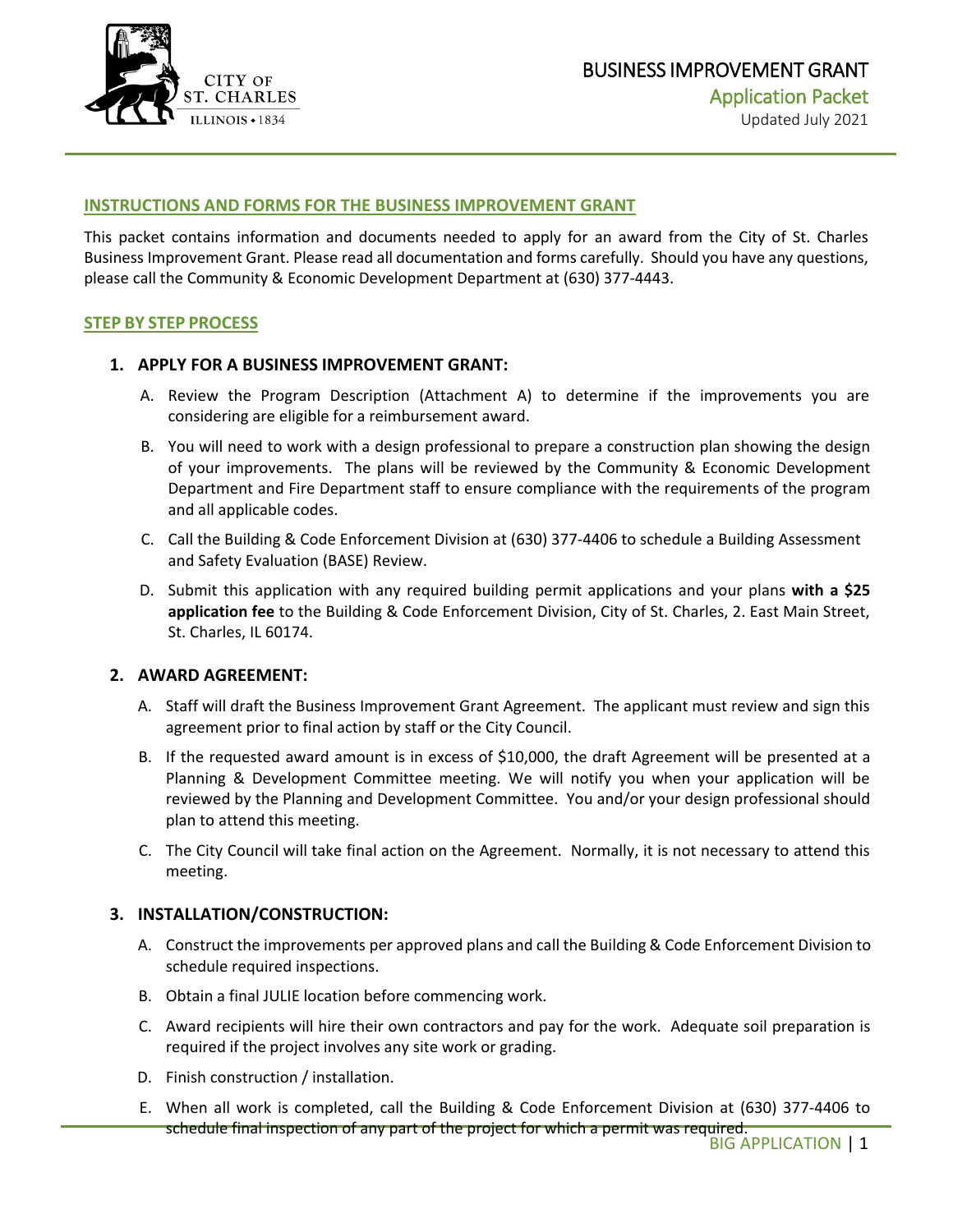

#### **4. REIMBURSEMENT:**

- A. Request reimbursement by submitting the following attached forms: Final Waiver of Lien, Contractor's Affidavit, Contractor's Sworn Statements to Owner (forms attached), IRS Form W-9, before and after photos, and proof of payment to contractors to the Economic Development Division.
- B. Receive reimbursement check from City Finance Department.

#### **5. ONGOING:**

A. The Business Improvement Grant Agreement requires you to maintain the improvements for a fiveyear period.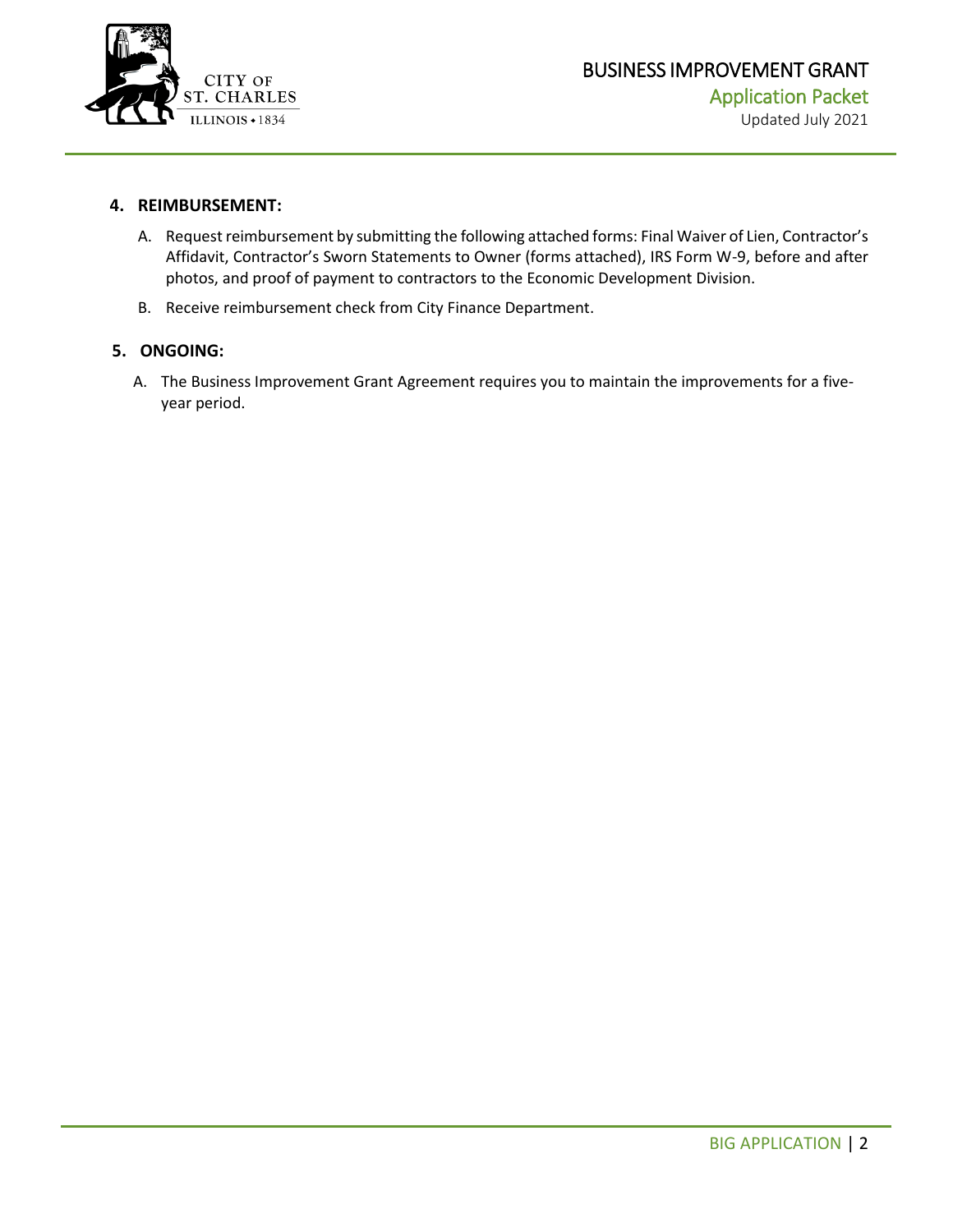

### **AWARD APPLICATION FORM**

#### **1. APPLICANT INFORMATION:**

*(All awards are subject to Federal and State taxes, and are reported to the Internal Revenue Service on Form 1099 (W-9). You are required to provide your taxpayer ID number or social security number as part of the Business Improvement Grant. Property owners and tenants should consult their tax advisor for tax liability information.)*

#### **2. PROPERTY INFORMATION:**

Address: \_\_\_\_\_\_\_\_\_\_\_\_\_\_\_\_\_\_\_\_\_\_\_\_\_\_\_\_\_\_\_\_\_\_\_\_\_\_\_\_\_\_\_\_\_\_\_\_\_\_\_

Property Identification Number: \_\_\_\_\_\_\_\_\_\_\_\_\_\_\_\_\_\_\_\_\_\_\_\_\_\_\_\_\_\_\_\_

#### **3. ARCHITECT/DESIGN PROFESSIONAL:**

Name: \_\_\_\_\_\_\_\_\_\_\_\_\_\_\_\_\_\_\_\_\_\_\_\_\_\_\_\_\_\_\_\_\_\_\_\_\_\_\_\_\_\_\_\_\_\_\_\_\_\_\_\_

Address: \_\_\_\_\_\_\_\_\_\_\_\_\_\_\_\_\_\_\_\_\_\_\_\_\_\_\_\_\_\_\_\_\_\_\_\_\_\_\_\_\_\_\_\_\_\_\_\_\_\_

Phone/email: \_\_\_\_\_\_\_\_\_\_\_\_\_\_\_\_\_\_\_\_\_\_\_\_\_\_\_\_\_\_\_\_\_\_\_\_\_\_\_\_\_\_\_\_\_\_\_

#### **4. CONTRACTOR(S):**

Name: \_\_\_\_\_\_\_\_\_\_\_\_\_\_\_\_\_\_\_\_\_\_\_\_\_\_\_\_\_\_\_\_\_\_\_\_\_\_\_\_\_\_\_\_\_\_\_\_\_\_\_\_

Address: \_\_\_\_\_\_\_\_\_\_\_\_\_\_\_\_\_\_\_\_\_\_\_\_\_\_\_\_\_\_\_\_\_\_\_\_\_\_\_\_\_\_\_\_\_\_\_\_\_\_

Phone/email: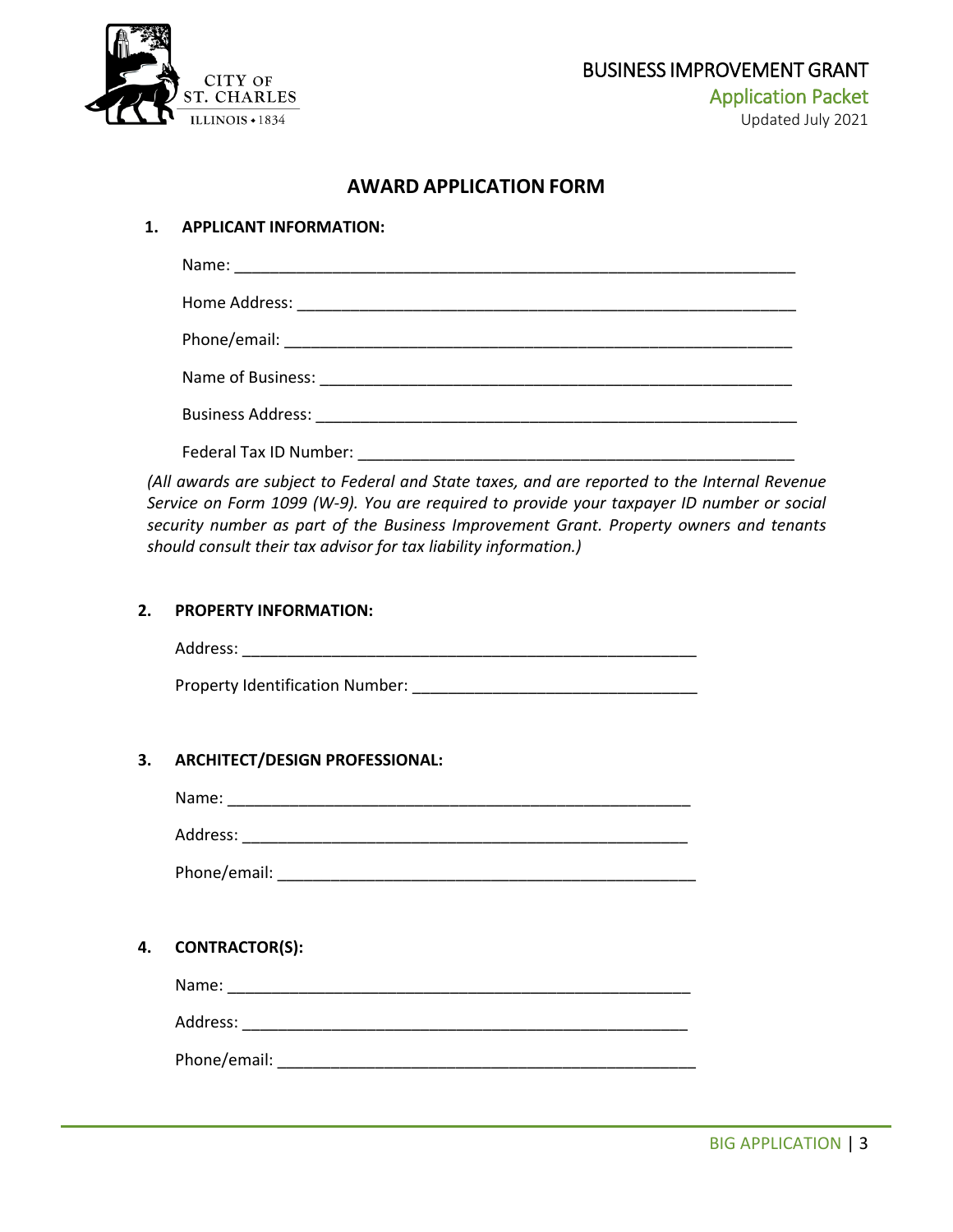

#### **5. SCOPE OF PROJECT (INCLUDE THE FOLLOWING WITH YOUR SUBMITTAL):**

- A. Building Plans accurately drawn to scale, showing proposed improvements.
- B. Cost estimates for materials and labor. (There should be two cost estimates submitted, one for the estimated costs of all improvements to the building and one that highlights only the costs for eligible improvements).

#### **4. STATEMENT OF UNDERSTANDING:**

- A. I agree to comply with the guidelines and procedures of the St. Charles Business Improvement Grant.
- C. I understand that I must submit detailed cost documentation, copies of bids, contracts, invoices, receipts and contractors' final waivers of lien upon completion of the approved improvements before any reimbursement payment will be authorized. "Before" and "After" pictures of the project must be submitted before funds will be released.
- D. I understand that work done before a Business Improvement Grant Agreement is approved by staff or the City Council is not eligible for an award.
- E. I understand that Business Improvement Grant reimbursement awards are subject to taxation and that the City is required to report the amount and the recipient of said awards to the Internal Revenue Service.

#### Signature of Applicant:

*If the applicant is someone other than the owner of the property, the owner(s) must complete the following certificate:*

I/We certify that I/we own the property identified on this application and that I/we hereby authorize the applicant to apply for a reimbursement award under the City of St. Charles Business Improvement Grant and undertake the approved improvements.

| Signature of Owner(s): | Date: |
|------------------------|-------|
|------------------------|-------|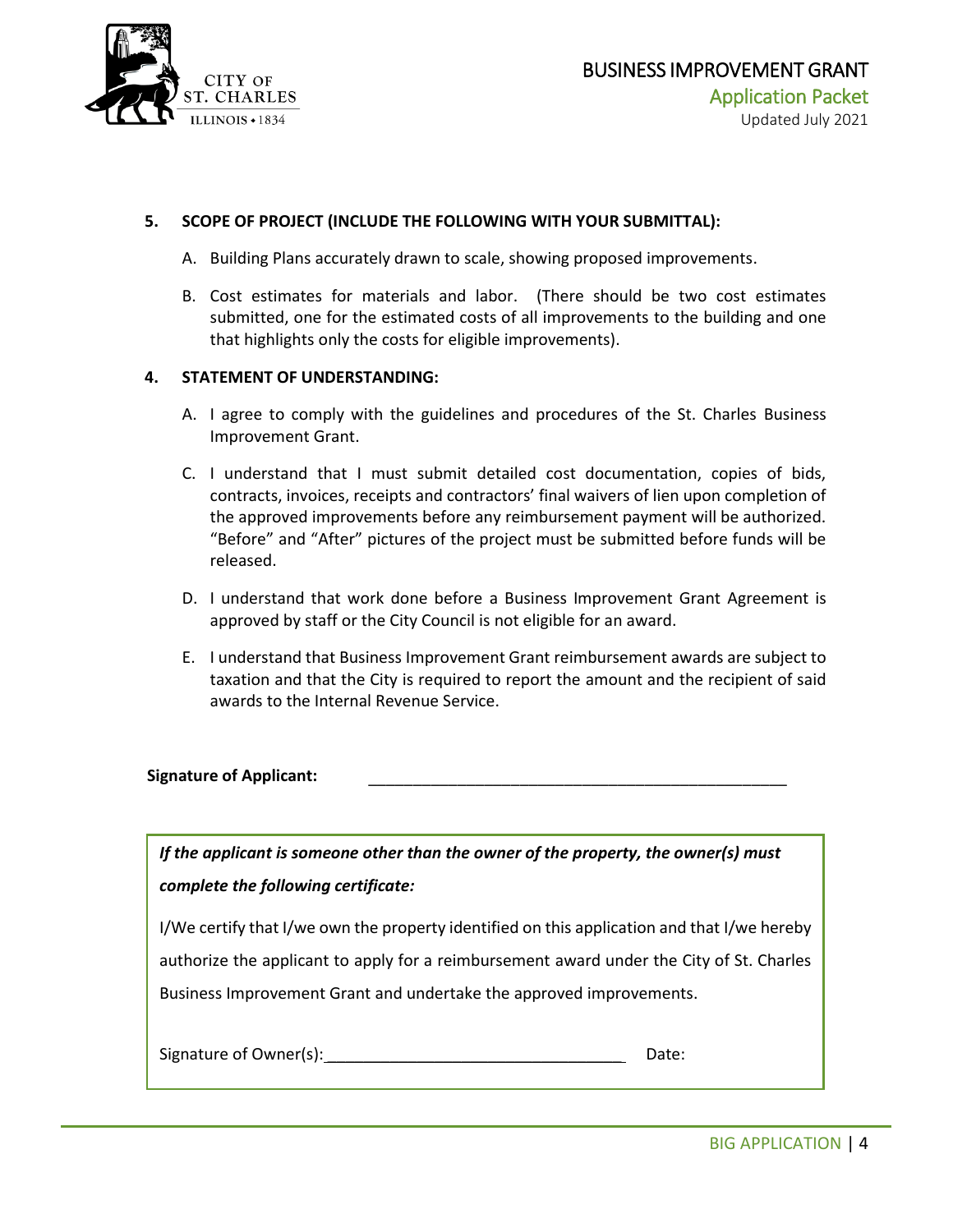# **Checklist for Eligible Improvements & Reimbursements**

**\_\_\_\_\_\_\_\_\_\_\_\_\_\_\_\_\_\_\_\_\_\_\_\_\_\_\_\_\_\_\_\_\_ \_\_\_\_\_\_\_\_\_\_\_\_\_\_\_\_\_\_\_\_\_\_\_\_\_\_\_\_\_\_\_\_\_\_\_\_\_\_\_\_** *[ADDRESS] [APPLICANT NAME]* 

|                                                                        | <b>Eligible Improvements</b> |                               |                                              |                      |
|------------------------------------------------------------------------|------------------------------|-------------------------------|----------------------------------------------|----------------------|
| Improvement Item                                                       | <b>Estimated Cost</b>        | Work<br>Completed<br>(Yes/No) | <b>Money Spent</b><br>per Final<br>submittal | Amount<br>Reimbursed |
|                                                                        |                              |                               |                                              |                      |
|                                                                        |                              |                               |                                              |                      |
|                                                                        |                              |                               |                                              |                      |
|                                                                        |                              |                               |                                              |                      |
|                                                                        |                              |                               |                                              |                      |
|                                                                        |                              |                               |                                              |                      |
|                                                                        |                              |                               |                                              |                      |
|                                                                        |                              |                               |                                              |                      |
|                                                                        |                              |                               |                                              |                      |
| Total of all eligible improvements                                     |                              |                               |                                              |                      |
| Amount of anticipated grant at 50%<br>of eligible cost of improvements |                              |                               |                                              |                      |
|                                                                        |                              |                               |                                              |                      |

*Left two columns shall be completed by applicant at time of application submission. Remaining columns on right shall be completed by staff once materials have been submitted to request reimbursement.*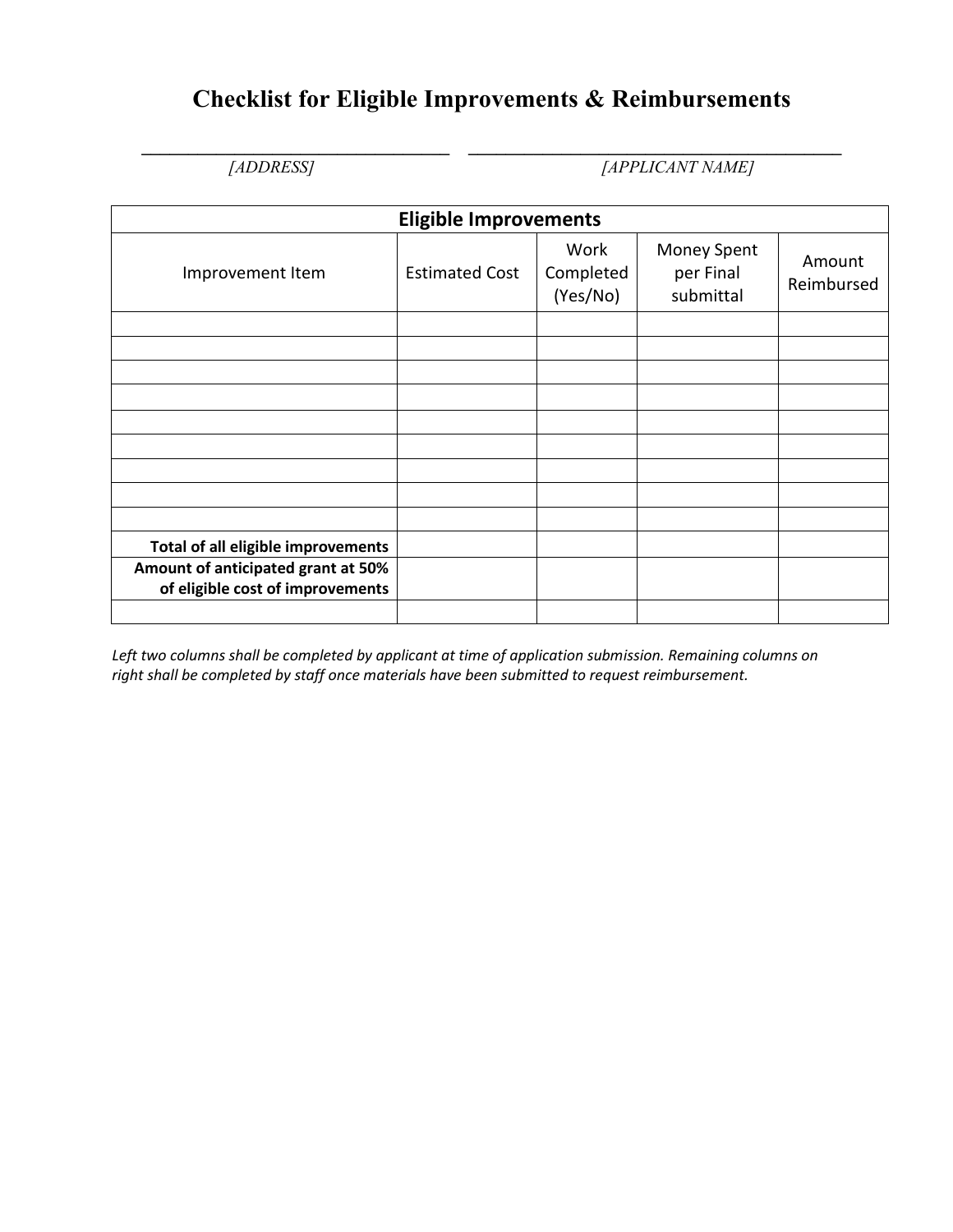

# **REIMBURSEMENT MATERIALS**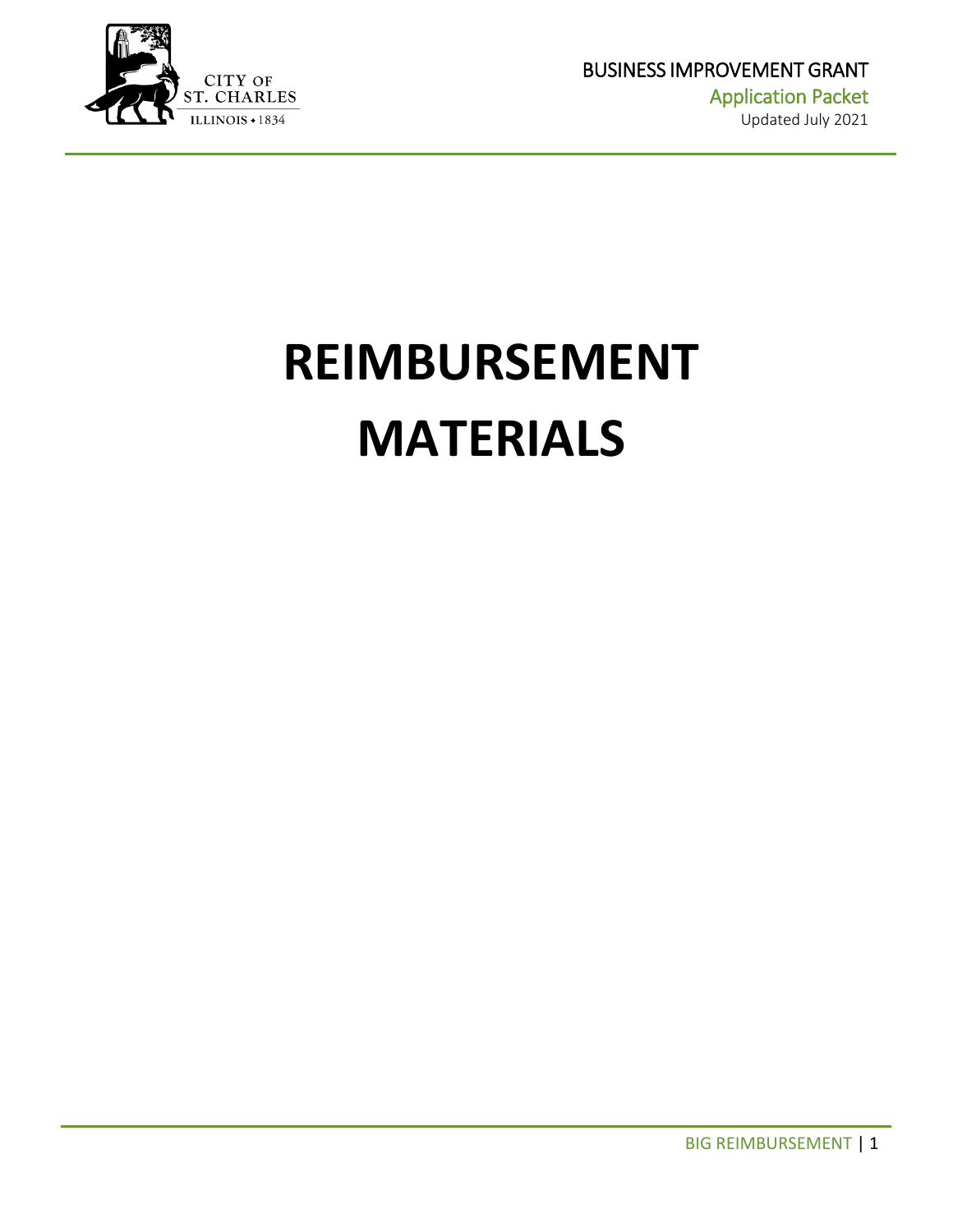#### **FINAL WAIVER OF LIEN**

| STATE OF ILLINOIS       |                                                                                                                                                                                                                                                                        |  |
|-------------------------|------------------------------------------------------------------------------------------------------------------------------------------------------------------------------------------------------------------------------------------------------------------------|--|
| COUNTY OF               | )SS                                                                                                                                                                                                                                                                    |  |
| TO WHOM IT MAY CONCERN: |                                                                                                                                                                                                                                                                        |  |
|                         |                                                                                                                                                                                                                                                                        |  |
|                         |                                                                                                                                                                                                                                                                        |  |
|                         |                                                                                                                                                                                                                                                                        |  |
|                         | of which some state of which states are the owner.                                                                                                                                                                                                                     |  |
|                         |                                                                                                                                                                                                                                                                        |  |
|                         | do(es) hereby waive and release any and all lien or claim of, or right to, lien, under the statutes of the State of Illinois, relating t<br>liang with nonport to and an original obove described numicas, and the immuovements thereon, and an the metanial firtunes. |  |

acknowledged,<br>to mechanics' do(es) hereby waive and release any and all lien or claim of, or right to, lien, under the statutes of the State of Illinois, relating to mechanics' liens, with respect to and on said above-described premises, and the improvements thereon, and on the material, fixtures, apparatus or machinery furnished, and on the moneys, funds or other considerations due or to become due from the owner, on account of all labor services, material, fixtures, apparatus or machinery heretofore furnished, or which may be furnished at any time hereafter, by the undersigned for the above-describe premises.

|      | Given under |                     | hand | and seal |  |
|------|-------------|---------------------|------|----------|--|
| this |             | day of              |      |          |  |
|      |             | Signature and Seal: |      |          |  |

NOTE: All waivers must be for the full amount paid. If waiver is for a corporation, corporate name should be used, corporate seal affixed and title of officer signing waiver should be set forth; if waiver is for a partnership, the partnership name should be used, partner should sign and designate himself as partner.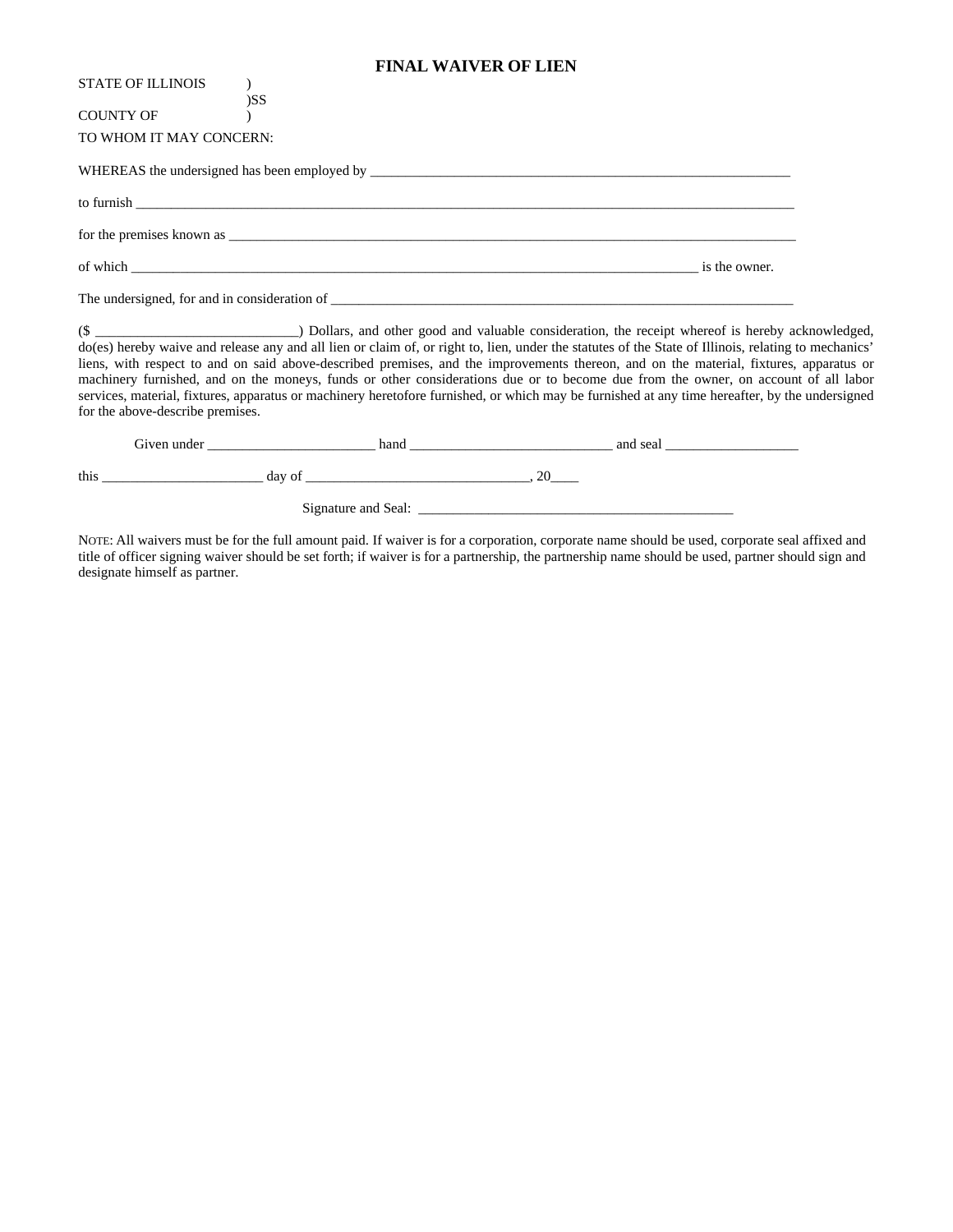#### **CONTRACTOR'S AFFIDAVIT**

#### )SS COUNTY OF (2) TO WHOM IT MAY CONCERN:

THE undersigned, being duly sworn, deposes and says that he is \_\_\_\_\_\_\_\_\_\_\_\_\_\_\_\_\_\_\_\_\_\_\_\_\_\_\_\_\_\_\_\_\_\_\_\_\_\_\_\_\_\_\_\_\_\_\_\_\_\_\_

\_\_\_\_\_\_\_\_\_\_\_\_\_\_\_\_\_\_\_\_\_\_\_\_\_\_\_\_\_\_\_\_\_\_\_\_\_\_\_\_\_\_\_\_\_\_\_\_\_\_\_\_\_\_ of the \_\_\_\_\_\_\_\_\_\_\_\_\_\_\_\_\_\_\_\_\_\_\_\_\_\_\_\_\_\_\_\_\_\_\_\_\_\_\_\_\_\_

who is the contractor for the \_\_\_\_\_\_\_\_\_\_\_\_\_\_\_\_\_\_\_\_\_\_\_\_\_\_\_\_\_\_\_\_\_\_\_\_\_\_\_\_\_\_\_\_\_\_\_\_\_\_\_\_\_\_\_\_\_\_\_\_\_ work on the property

located at \_\_\_\_\_\_\_\_\_\_\_\_\_\_\_\_\_\_\_\_\_\_\_\_\_\_\_\_\_\_\_\_\_\_\_\_\_\_\_\_\_\_\_\_\_\_\_\_\_\_\_\_\_\_\_\_\_\_\_\_\_\_\_\_\_\_\_\_\_\_\_\_\_\_\_\_\_\_\_\_\_\_\_\_\_\_\_\_\_\_\_\_\_\_

owned by \_\_\_\_\_\_\_\_\_\_\_\_\_\_\_\_\_\_\_\_\_\_\_\_\_\_\_\_\_\_\_\_\_\_\_\_\_\_\_\_\_\_\_\_\_\_\_\_\_\_\_\_\_\_\_\_\_\_\_\_\_\_\_\_\_\_\_\_\_\_\_\_\_\_\_\_\_\_\_\_\_\_\_\_\_\_\_\_\_\_\_\_\_ .

That the total amount of the contract including extras is \$

\$ there is no claim either legal or equitable to defect the validity of said waivers. That the following are the names of all parties who have furnished material or labor, or both, for said work and all parties having contracts or sub contracts for specific portions of said work or for material entering into the construction thereof and the amount due or to become due to each, and that the items mentioned include all labor and material required to complete said work according to plans and specifications:

| <b>NAMES</b>                         | <b>WHAT FOR</b> | <b>CONTRACT</b><br><b>PRICE</b> | <b>AMOUNT</b><br><b>PAID</b> | <b>THIS</b><br><b>PAYMENT</b> | <b>BALANCE</b><br><b>DUE</b> |
|--------------------------------------|-----------------|---------------------------------|------------------------------|-------------------------------|------------------------------|
|                                      |                 |                                 |                              |                               |                              |
|                                      |                 |                                 |                              |                               |                              |
|                                      |                 |                                 |                              |                               |                              |
|                                      |                 |                                 |                              |                               |                              |
| TOTAL LABOR AND MATERIAL TO COMPLETE |                 |                                 |                              |                               |                              |

That there are no other contracts for said work outstanding, and that there is nothing due or to become due to nay person for material, labor or other work of any kind done or to be done upon or in connection with said work other than above stated.

| $\mathbf{C}$ :<br>$-102$<br>້                  | Jate     |          |
|------------------------------------------------|----------|----------|
|                                                |          |          |
| $S_{11}$ <sub>b</sub><br>$\sim$ 40<br>CUV<br>. | da<br>IJ | $\gamma$ |

 $\_$ NOTARY PUBLIC